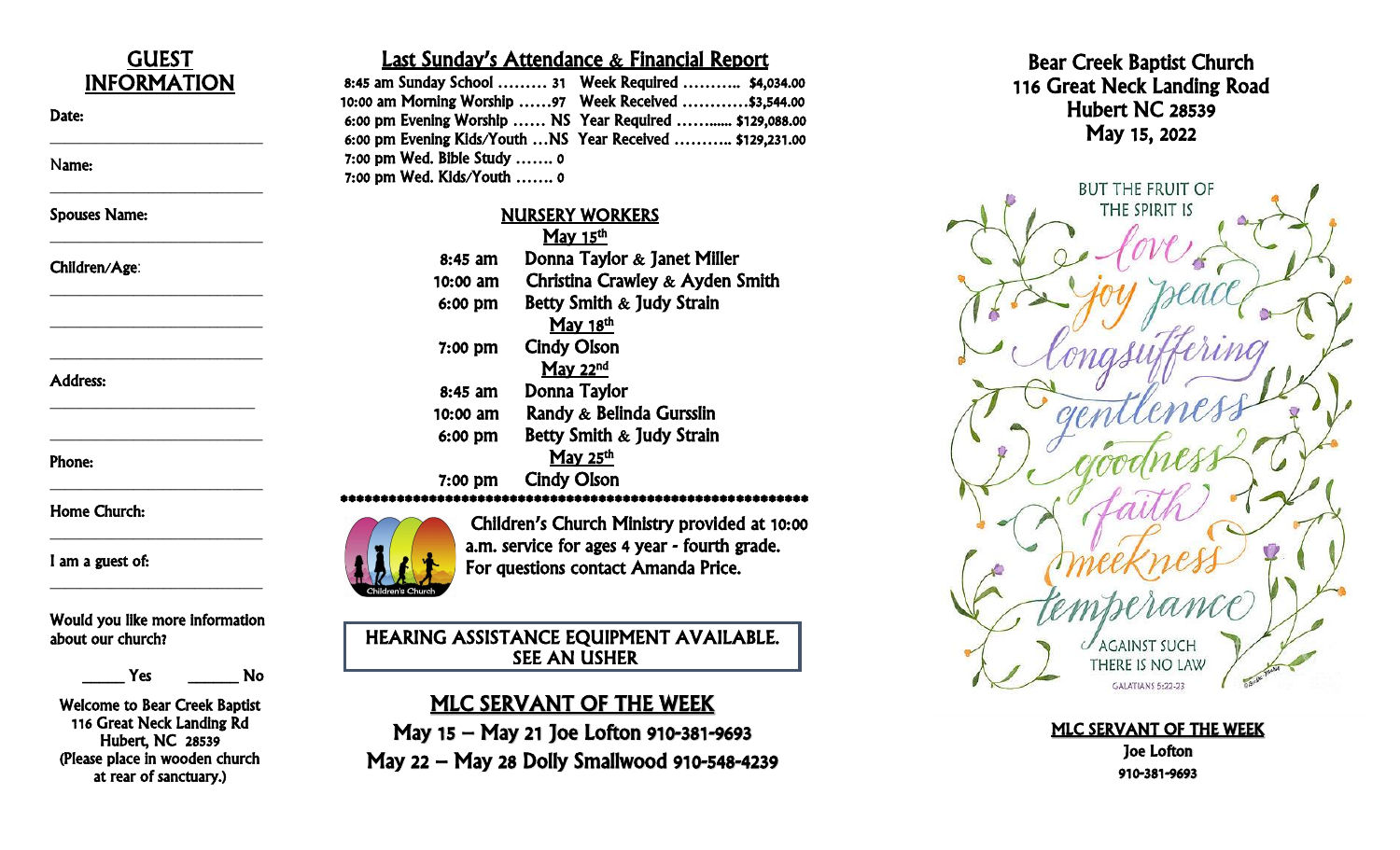## Bear Creek Baptist Church 10:00 am

Prelude…..………………………………………………...

Call to Worship…… "See A Victory" ……… Praise Team

Song ……… "There Is A Higher Throne" …… Overhead

Announcements/Prayer………………………... Chris Price

Song/Offerings …… "Bring Them In"…………………708

Special Music …… "My House Is Full" …... Michelle Price

Message …………………………….….. Pastor Greg Biggs

Invitation Song…. "Near To the Heart of God" …….. 621

Benediction……………………………………. Joe Lofton

Postlude…………………………………………………...



#### **CURRENT REQUESTS ONGOING NEEDS**

Ronnie Carter 1.B. Cannon Gloria Collins Don Collins Martha Evans **Phil Crawley** Ricky Morton Debbie Humphrey Eugene Paumgardhen Brooke Kilpatrick<br>Phillip Reid<br>Dave McCausley Phillip Reid Dave McCausley Kelly Maxwell **Robert & Sally Parker**<br>
Sandra Riggs **Reith & Connie Richa** Cristina Sweigart

Montana Malone Cleto & Kathy Martinez Gonzalez Keith  $&$  Connie Richardson<br>Mike Toms Scott Cody Whaley Camron Yopp Phyllis Young

> MILITARY DEPLOYED Ayden Haskell

HOSPITAL NURSING HOME/REHAB **Shirley Gillette** 

#### SENIOR ADULT/SHUT- IN

Sarah Bancroft Jack & Lu Bauer Linzey Bell Darwin Chivers Judy Goad Milton/Cathy Kale Abe Lincoln Linda Matthews Janice Morton Gail Weir

Names will remain on the Prayer List for one month unless resubmitted. \*Indicates newly added to the list.

# **PRAYER REQUESTS**

 **DATE**: \_\_\_\_\_\_\_\_\_\_\_\_\_\_\_\_\_\_\_\_\_\_\_\_  **NAME:** \_\_\_\_\_\_\_\_\_\_\_\_\_\_\_\_\_\_\_\_\_\_\_\_  **NEED:** \_\_\_\_\_\_\_\_\_\_\_\_\_\_\_\_\_\_\_\_\_\_\_\_  $\overline{\phantom{a}}$  , which is a set of the set of the set of the set of the set of the set of the set of the set of the set of the set of the set of the set of the set of the set of the set of the set of the set of the set of th  **NAME:** \_\_\_\_\_\_\_\_\_\_\_\_\_\_\_\_\_\_\_\_\_\_\_\_  **NEED:** \_\_\_\_\_\_\_\_\_\_\_\_\_\_\_\_\_\_\_\_\_\_\_\_ \_\_\_\_\_\_\_\_\_\_\_\_\_\_\_\_\_\_\_\_\_\_\_\_\_\_\_\_\_\_\_ **NAME:**  $\blacksquare$  **NEED:** \_\_\_\_\_\_\_\_\_\_\_\_\_\_\_\_\_\_\_\_\_\_\_ \_\_\_\_\_\_\_\_\_\_\_\_\_\_\_\_\_\_\_\_\_\_\_\_\_\_\_\_\_\_\_  **Prayer requested by:**  $\frac{1}{2}$  ,  $\frac{1}{2}$  ,  $\frac{1}{2}$  ,  $\frac{1}{2}$  ,  $\frac{1}{2}$  ,  $\frac{1}{2}$  ,  $\frac{1}{2}$  ,  $\frac{1}{2}$  ,  $\frac{1}{2}$  ,  $\frac{1}{2}$  ,  $\frac{1}{2}$  ,  $\frac{1}{2}$  ,  $\frac{1}{2}$  ,  $\frac{1}{2}$  ,  $\frac{1}{2}$  ,  $\frac{1}{2}$  ,  $\frac{1}{2}$  ,  $\frac{1}{2}$  ,  $\frac{1$  **(Please give contact information.) Would you like your request listed on the bulletin Prayer List? \_\_\_\_\_ Yes \_\_\_\_\_ No Anyone wishing to place a name on the Prayer Chain during the week should contact the church at 910-326-5338 or email [bcbc@bizec.rr.com](mailto:bcbc@bizec.rr.com) .**